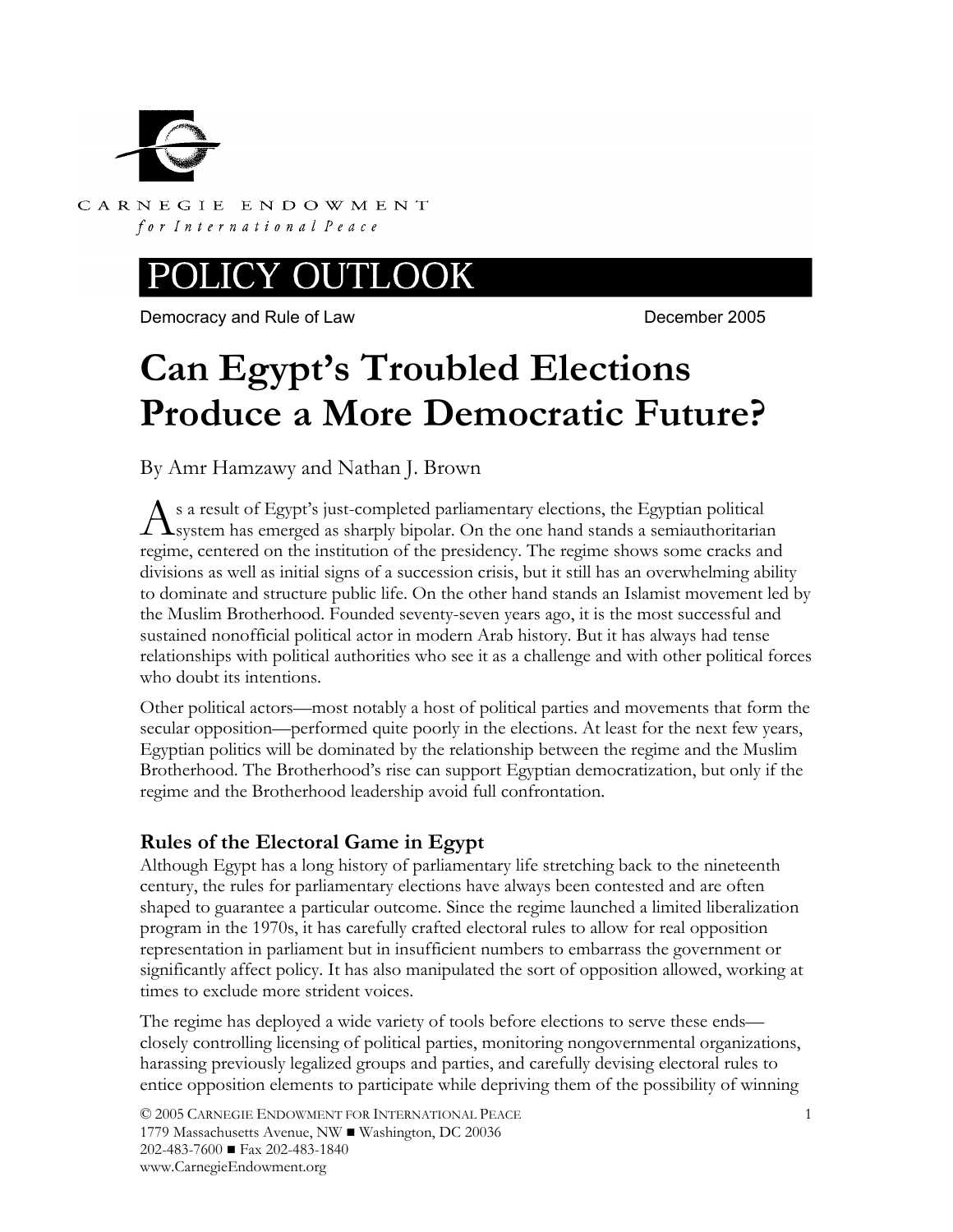more than a smattering of parliamentary seats. On election day itself, the regime left oversight of balloting to the trustworthy Ministry of Interior.

## **Regime's Shifting Set of Tools**

Over the past twenty years, however, a series of court decisions has forced the regime to constantly shift its methods. Parties denied a license have sometimes successfully appealed to administrative courts to win legal recognition. Egypt's Supreme Constitutional Court has ruled that political independents have a right to compete for office, thus invalidating electoral systems based on party lists. This ruling has undermined the ability of the regime to keep some parties out of electoral competition; it has also weakened the control of the regime's National Democratic Party (NDP) over its own members; those denied party nomination have regularly sought election as independents and then successfully gained readmission to a party anxious to retain its parliamentary majority.

The effect of such judicial decisions, however, should not be overstated. The Muslim Brotherhood itself never sought to form a party, held back by its own ambivalence about converting into a purely political movement as well as strong suspicion that it would never be allowed to register. And this suspicion seems justified—in 1995, a group of Brotherhood activists left the movement to form their own party dedicated to melding liberal and Islamic values. The resulting Wasat (Center) Party is still waiting for its status to be resolved. Convinced that the rules were stacked against them, most opposition parties lost interest in parliamentary elections, with boycotts becoming common over the past decade.

For the 2000 parliamentary elections, the regime was hit with a particularly inconvenient judicial ruling: The Supreme Constitutional Court held that the constitution mandated full judicial supervision over the balloting itself. This ruling necessitated voting to be spread out over a period of weeks (because of the limited number of judges). It also forced the regime to move some of its most heavy-handed techniques outside of the polling place. For example, opposition activists were arrested or found their telephones disconnected; voters in precincts known to be opposition strongholds encountered physical obstructions; and security forces stood careful guard around polling places, barring or harassing candidate supporters and poll watchers. The result was favorable to the government although only after a large number of "independents" were allowed back into the NDP. However, the methods were so extreme that the elections did little to enhance the regime's democratic credentials.

#### **2005 Parliamentary Elections**

Under heavy domestic and international pressure to devise a more credible system, the 2005 elections were nominally entrusted to a newly formed electoral commission. This step far from reassured opposition elements, but a variety of other factors convinced those who had sat on the sidelines to enter the electoral fray with enthusiasm.

© 2005 CARNEGIE ENDOWMENT FOR INTERNATIONAL PEACE 1779 Massachusetts Avenue, NW ■ Washington, DC 20036 202-483-7600 ■ Fax 202-483-1840 www.CarnegieEndowment.org 2 First, U.S. pressure for political reform, while viewed skeptically by participants across the political spectrum, combined with greater international attention and emerging international standards for conducting elections to ensure that official actions would be watched far more closely than in the past. Second, the regime seemed confused with signs of a succession crisis already clearly evident. Third, freedom to expression had undoubtedly expanded since the last elections. The regime still showed far less tolerance for free association than it did for free expression, but livelier public discussions led to the perception that political "red lines"—always vague and contested—had become murky and subject to modification.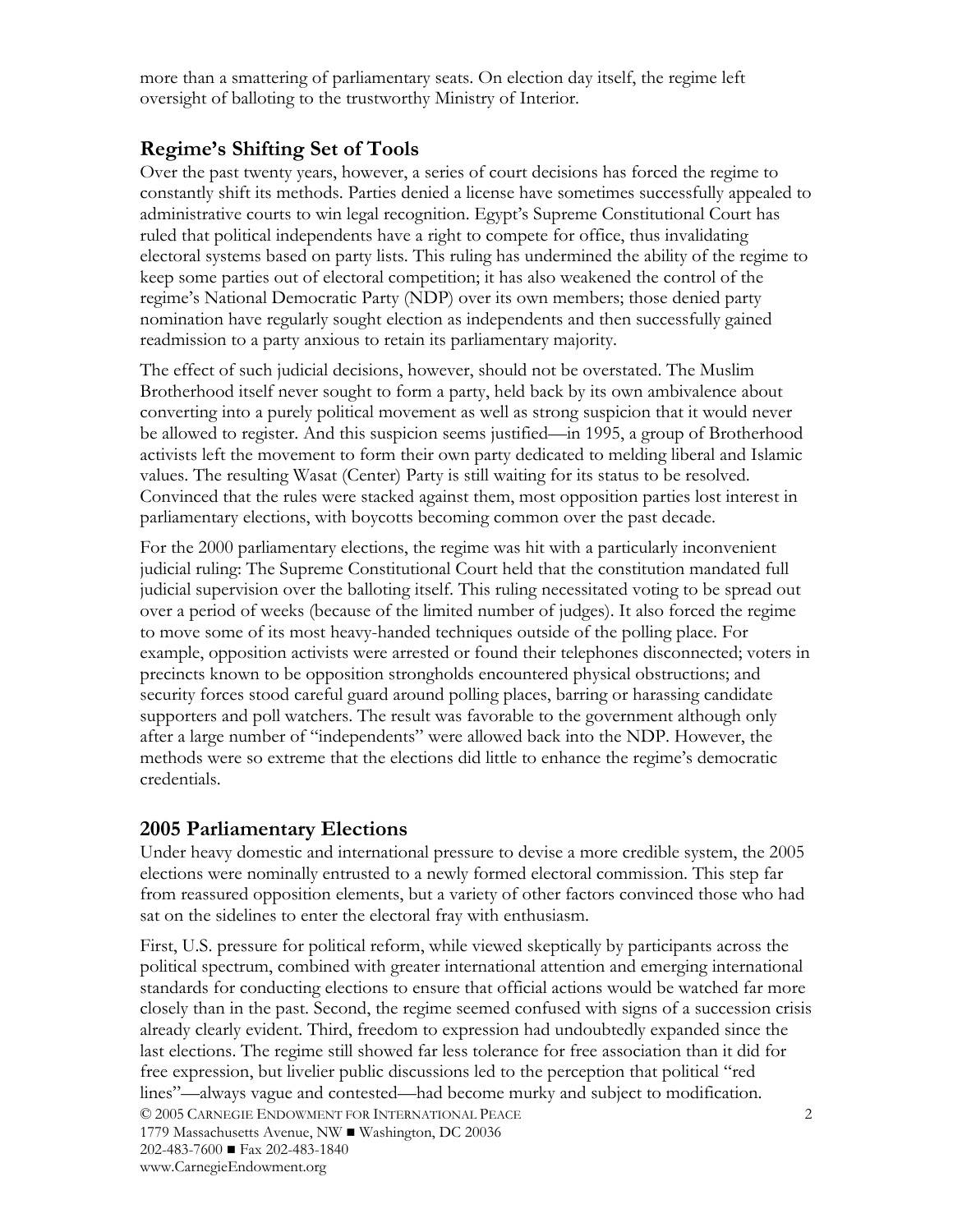Fourth, some new political actors, most notably the Kifaya movement, sprang forward. The contribution of Kifaya had less to do with its popular support and more to do with its willingness to push free expression to its limits and challenge prevailing cynicism that working for political change is futile (indeed, the recent elections, in which it participated in a united front with other opposition movements, showed that Kifaya has simply failed to date in mobilizing large numbers of supporters). Finally, the enhanced role for the judiciary in overseeing elections set off a bitter struggle among judges. This assured opposition parties that even if blatant electoral manipulation still occurred, it might also be challenged in some instances.

All of these developments combined to create a sense of opportunity among Egypt's diverse opposition groups as well as a perception that the regime that had so carefully manipulated the electoral game in the past was momentarily off balance. None of Egypt's political actors expected that parliamentary elections would result in anything other than a victory for the NDP. But the extent of that victory, the nature and size of the parliamentary opposition, and the ability of the regime to prevent meaningful reform were all open to question.

The sense that change was possible created strong incentives for opposition groups to hammer out joint programs and electoral lists so that they could confront the regime with a united front. Since the rebirth of a multiparty system in Egypt in the 1970s, opposition parties had periodically discussed a united front but attempts generally collapsed because of deep ideological and personal divisions. This time the net was cast wider than in the past. Not only were legal opposition parties included but also the Kifaya movement and respected nonpartisan public figures.

The formation of the National Front for Change and Reform united most major opposition movements around a detailed program of political reform and an agreement to coordinate so that candidates from various components of the Front would not compete against each other in parliamentary elections. Personal rivalries were not completely forgotten, however. For instance, it became impossible to include Ayman Nour's Tomorrow Party in the Front because of animosities remaining from his leaving the Wafd Party. Moreover, there was a far more conspicuous absence as well: the Muslim Brotherhood stayed out of the Front.

Part of the Brotherhood's absence can be explained by the attitude of other opposition parties. One opposition leader—from the leftist Tajammu' Party—made very clear his deep distrust of the Brotherhood. Some liberals and leftists preferred an authoritarian regime to Islamist rule. Still others suspected not that the Brotherhood was too extreme but that the authorities would find it quite pliant, willing to negotiate a separate bargain with the regime to the exclusion of the rest of the opposition. And all opposition leaders viewed the Brotherhood quite warily because of its much more extensive organizational structure and experience.

The Brotherhood viewed other opposition parties with equal distrust. By their actions, Brotherhood leaders made clear their estimation that potential alliance partners had little to offer since the opposition parties had no national organization or proven record that could match the Brotherhood. In addition, the failure of many opposition movements to denounce authoritarian measures taken against the Brotherhood deepened the mistrust.

#### **2005 Results**

The NDP won its expected victory, obtaining a total of 311 seats (including candidates nominated by the party and candidates who joined the party—or rejoined it—immediately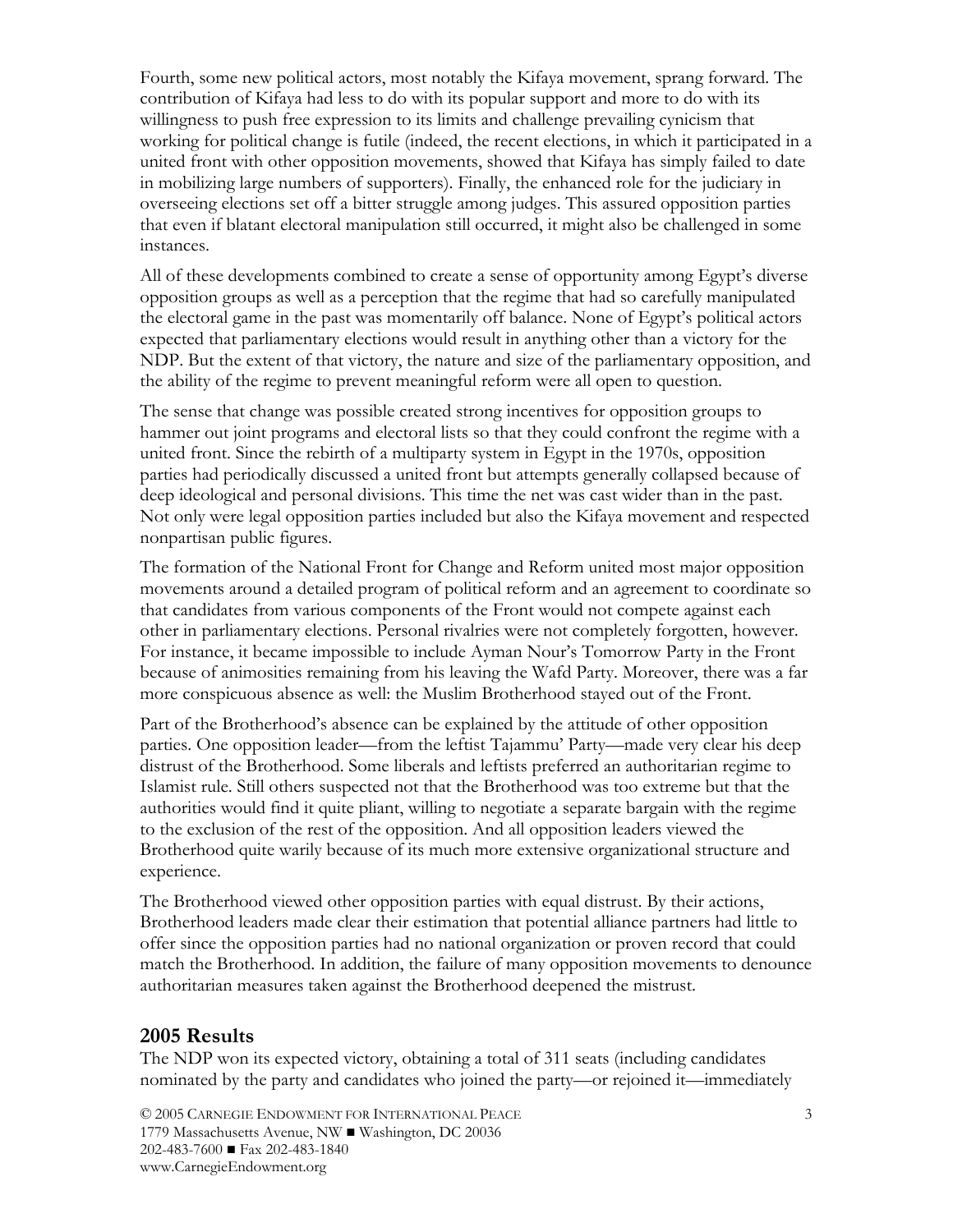after their victory). With the parliament composed of 444 elected deputies and ten appointed by the president, this will allow the NDP to enjoy a comfortable majority in all significant matters.

But just as remarkable was the extent to which it had to resort to clumsy tools to guarantee such a result. Independents who had defeated NDP candidates were rushed into the party. In districts where opposition candidates were strong, police were used to surround polling stations to prevent voters from reaching the polls. Journalists covering voting were physically attacked. Supervising judges who publicly criticized official behavior were threatened with prosecution, while the perpetrators of violence were allowed to act unimpeded. The result was something of a schizophrenic election: The campaign itself saw freer discussion and media coverage, limited but real willingness to accept some domestic monitoring, discrete arrangements for international observers, and the creation of at least the form of an independent election commission. But as the extent of the Brotherhood's strength became clear, the gloves came off. By that time, only the crudest of tools were left to produce the regime's desired outcome. Far more thuggery and manipulation were necessary than was healthy to protect the regime's reputation.

The performance of the Muslim Brotherhood in the Egyptian parliamentary elections of November-December 2005 came as a surprise to the ruling NDP as well as to secular opposition forces. The Brotherhood obtained a total of 88 parliamentary seats, by far the strongest showing by an Egyptian opposition party in half a century. And even more striking was the rate of success. Sixty-one percent of the 144 candidates it nominated won. This represents a six-fold increase over their 2000 showing of seventeen seats.

Other opposition groups performed very badly. Indeed, the Brotherhood's calculations regarding the opposition coalition weakness proved extremely accurate. The National Front for Change and Reform was unable to mount effective campaigns in most districts and won only twelve seats. In the end, the Brotherhood won a large number of races on its own.

Why did the Brotherhood do so well?

#### **Explaining the Success of the Brotherhood**

The Brotherhood's success can be explained by three factors. First, it is a tribute to the movement's organizational and political acumen. Most of those Egyptians who cast their votes for the Brotherhood, despite the harsh measures taken by the security forces to disrupt the voting, did so out of conviction that the movement represented a viable political alternative for the country. To be sure, the movement's slogan "Islam is the solution" and its religious discourse attracted those voters who believe in the need for Egyptian society to return to what they see as a truer Islam and to re-Islamize public life.

But the attractiveness of the Brotherhood goes beyond ideology. It lies even more in the movement's intensive presence in a variety of social spheres and its ability to base itself on a variety of grass-roots service-provision organizations. The Brotherhood is connected with a broad social movement, parts of which work in the fields of health care, education, and poverty alleviation. The gradual and uneven withdrawal of Egyptian state institutions from such social and economic fields since the mid-1970s left a significant vacuum that religious forces filled with their financial resources, organizational capacities, and experience in charitable activities. In the process new social networks based on trust among citizens have been created.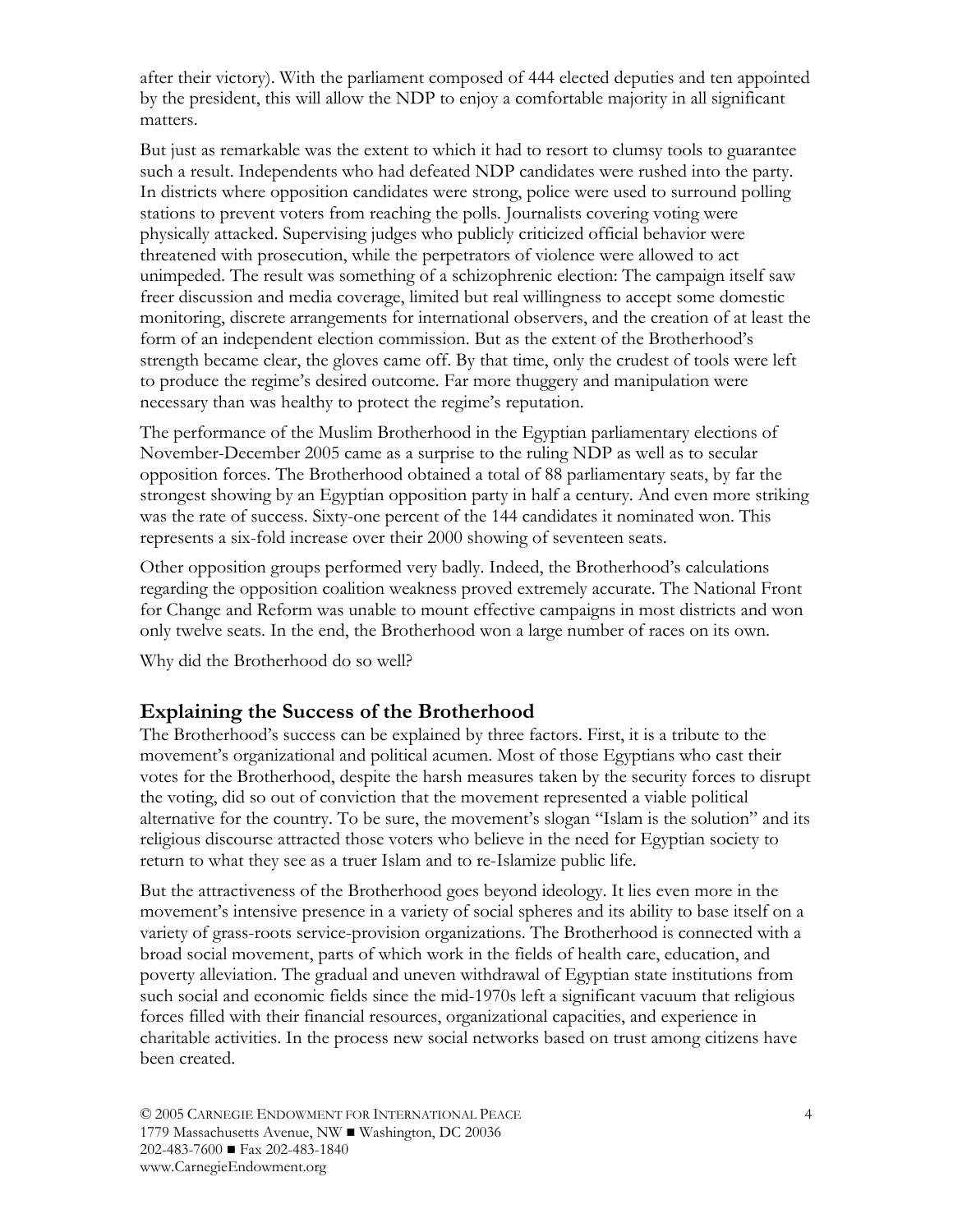The Brotherhood's extended rural and urban networks are not primarily politically driven, but the organization has been able to use them since the 1980s to create political capital that it can draw on to mobilize a sizable number of Egyptians in a variety of ways—such as demonstrations, professional association elections, and parliamentary elections. In each of the three stages of the 2005 parliamentary elections, the Brotherhood was able to mobilize its members and supporters at polling places. While in one sense, it was precisely such mobilization that prompted the violence of the security forces and government manipulation of the results, it simultaneously counterbalanced the official measures and allowed the Brotherhood to register its surprising electoral gains.

The second factor explaining the Brotherhood's success involves Egypt's other parties. The NDP provoked protest votes, but the remarkable weakness of the country's registered opposition parties drove such votes in the Brotherhood's direction. The older opposition parties, mainly the liberal Wafd and the leftist and staunchly secular Tajammu' as well as the new ones such as the Tomorrow Party both lack an effective presence in Egyptian society.

In the wake of its poor electoral performance in the 2000 parliamentary elections the NDP articulated a new reformist discourse and worked to develop its internal structures, but these steps had no noticeable effects on its performance. Indeed, the rate of the success of the NDP's candidates remained at roughly 40 percent; it obtained a parliamentary majority only by embracing "NDP independents" who won election despite the party's refusal to nominate them. More distressing for the NDP leadership was the performance of its candidates when they ran head-to-head against Brotherhood candidates: Almost 70 percent of NDP nominees lost such contests. In other words, those voters given a direct and unambiguous choice between the NDP and the Brotherhood chose the Brotherhood by a wide margin. The NDP—with a corrupt old guard and a bewildered young guard—simply cannot find widespread public acceptance. Were it not able to exploit the state apparatus to enhance its electoral performance then it would have lost its hegemonic position in the Egyptian political system.

There is no escape from the fact that the secular opposition parties have failed to build a popular base. Even those that earlier showed some organizational capacity such as the Wafd have atrophied. Their electoral platforms, campaigns, and strategies were poorly developed and showed few signs of serious planning. Beyond blaming their failure on the limited political pluralism of the last two decades or the regime's containment strategies, fault must also be found within the inner workings of the secular opposition parties themselves. Unless these parties are willing to undertake an honest self-assessment and devote far more attention to internal development, they are destined to disappear.

The third factor explaining the Brotherhood's strong performance is the unprecedented local and international attention that focused on the elections and the way that they were administered. The effect was to restrict the NDP's freedom of maneuver in its customary manipulation of results. Greater involvement by judicial actors, local monitoring organizations, and independent media did not result in a complete disappearance of electoral violations, but it did lead to marginally more credible results. Still, the NDP managed to succeed (to the extent that it did) with the assistance of the security forces, especially in the second and third stages. By publicly preventing—by terror and by force—the participation of voters in contested districts, the NDP managed to prevent the Muslim Brotherhood from challenging its two-thirds majority.

In the end the Brotherhood emerged as the only credible opposition to the regime. Those who voted for Brotherhood candidates were not casting mere protest votes, however. There

© 2005 CARNEGIE ENDOWMENT FOR INTERNATIONAL PEACE 1779 Massachusetts Avenue, NW ■ Washington, DC 20036 202-483-7600 ■ Fax 202-483-1840 www.CarnegieEndowment.org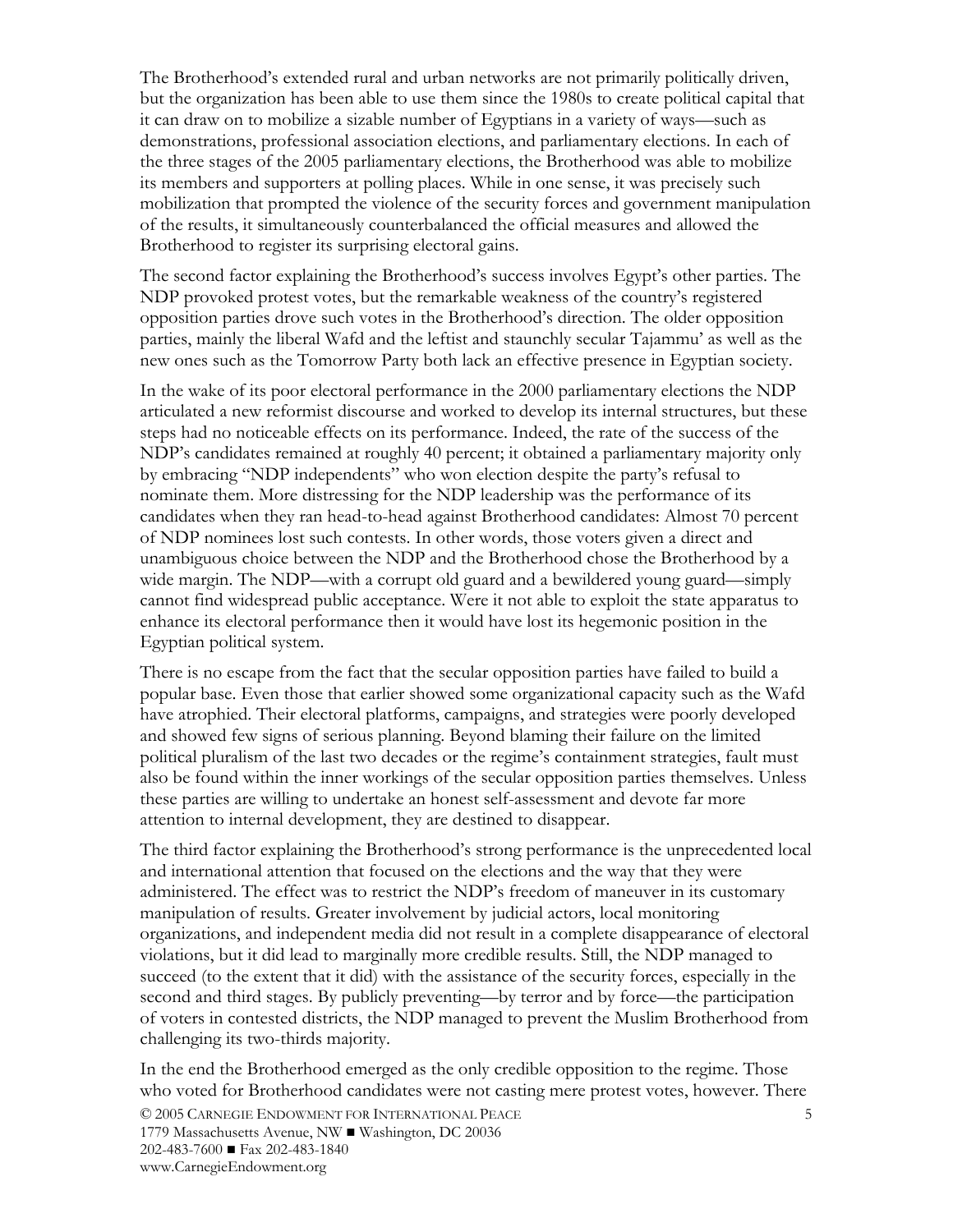was, after all, a collection of candidates from the Front and the Tomorrow Party that were far less successful. Instead, the Brotherhood's strong showing can be ascribed to its willingness to spend years creating a nationwide social and political network and its ability to cultivate an image of personal rectitude and dedicated public service.

How does the Brotherhood intend to use its electoral success?

### **What Does the Brotherhood Want?**

One of the major outcomes of the elections is that the Brotherhood has established itself as the largest opposition force in the country. At least for the time being, the Egyptian political system has become bipolar. For the next few years, the shape of politics and the fate of political reform will be determined in no small part by how the Brotherhood uses its position as well as by the relationship that develops between the movement and the regime.

The 2005 electoral platform of the Brotherhood clearly expressed the priority of political reform. Indeed, this has been a marked tendency in the Brotherhood's rhetoric for the past two years. The movement has expressed a vision of reform that does not differ from those advanced by secular opposition groups and parties. All call for immediate adoption of a series of policies and measures, including repealing the emergency law, lifting limitations placed on formation of parties and civic associations, ending restrictions on political freedoms, providing guarantees for the independence of the judiciary, and activating the parliament's oversight role. These steps are aimed at producing a qualitative transformation in the relationship between state and citizen. Moreover, the Brotherhood's vision mirrors that of other opposition groups in framing the steps of political reform in terms of a comprehensive set of constitutional amendments to provide for rotations in power in a democratic manner. The Brotherhood also demands the protection of public freedoms, including those of belief, opinion, and expression. But the commonality between the political reform elements stressed by the Brotherhood and the secular opposition should not obscure some essential differences between their platforms.

Even though the Brotherhood has made a strategic decision to stress political reform, it still has a social and cultural agenda that can come into conflict with its liberal political priorities. The Muslim Brotherhood's election platform is characterized by some notable internal tensions, some of which come in the context of its stress on its Islamic *marja'iyya* (source or reference point). The platform states that "the *marja'iyya* upon which we base our program for change is an Islamic one with democratic means in a modern civil state." Elsewhere the movement calls for "a civil state founded to implement the *sharia* and govern within the boundaries established by the Islamic religion." The platform does not expand on its conception of an Islamic *marja'iyya* when it treats the issue of political reform, nor does it do so when it discusses the traditional issues stressed by the Brotherhood in the 1980s and 1990s, such as the application of the Islamic *sharia* and the Islamization of public life. By its use of very broad but seemingly pragmatic terms, the Brotherhood's rhetoric provokes some genuine doubts. The question about how much its principle of an Islamic *marja'iyya* remains in tension with its acknowledgement of the civic nature of the state is crucial and cannot be left to unspecified statements.

The potential for contradiction is strongest in the conception of citizenship, the rights of non-Muslims, and the scope of religious restrictions on public freedoms. For instance, there are small but significant differences in the various statements made by movement leaders regarding Egypt's Christian Coptic minority. The deputy head of the movement,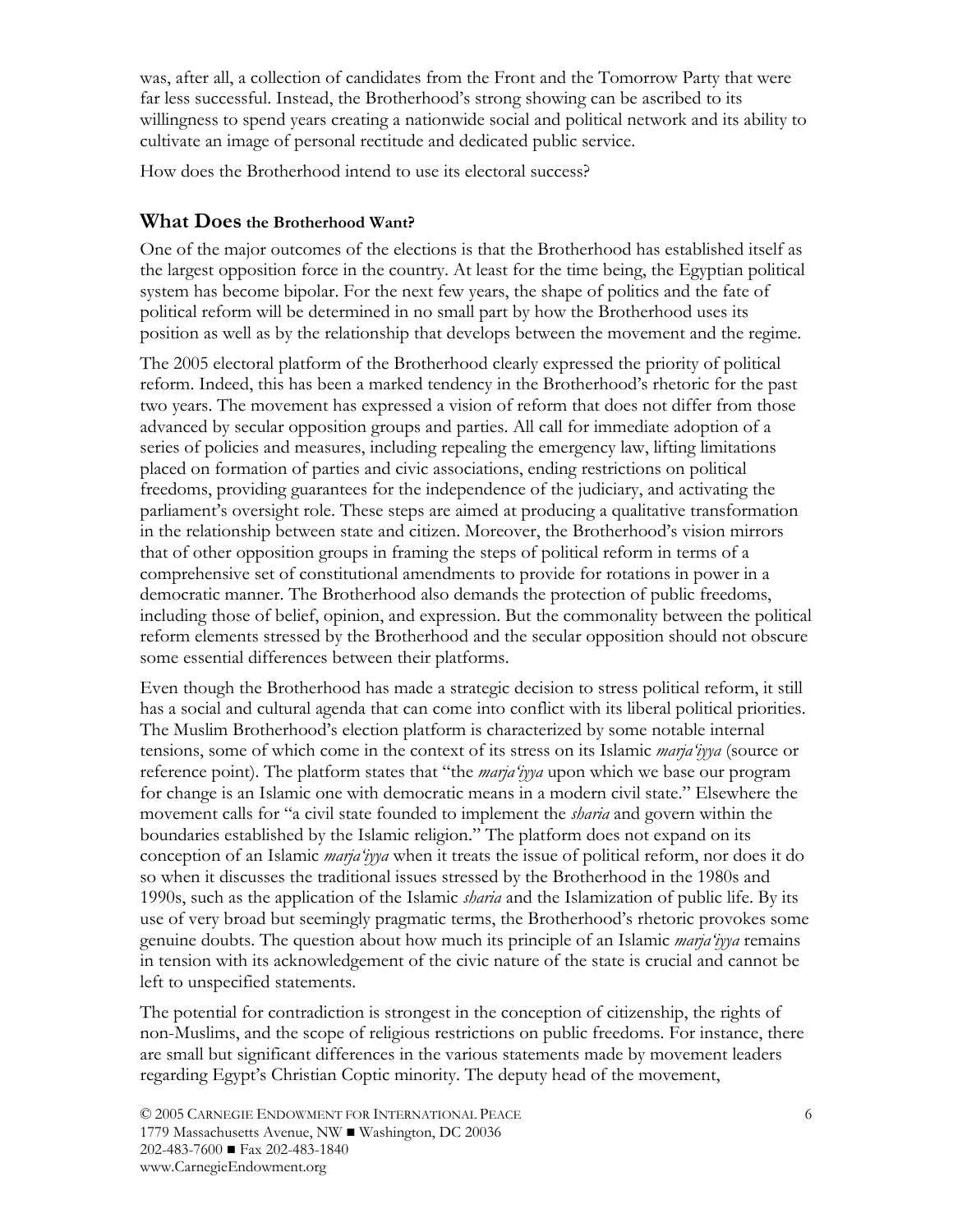Muhammad Habib, recently stressed that Copts should have all rights of citizenship except for assuming the position of head of state, whereas 'Abd al-Min'am Abu al-Futuh, another prominent leader, claimed that the movement has no objection to a Copt as president. Other statements from various candidates in the elections, however, which call on intellectuals and opinion makers to respect the "Islamic feelings" of Egyptians, deepen the doubts regarding the compatibility between the Brotherhood's liberal politics and its less liberal cultural and social preferences.

One way to understand the Brotherhood's likely course is to analyze its political behavior in recent years. The Brotherhood is frequently accused of insincerity in its commitment to democracy, nonviolence, pluralism, and rotation of power. But the record of the Brotherhood in the 1980s and 1990s in professional associations, faculty clubs, and student unions suggests otherwise. In those structures, members of the Brotherhood honored the results of the balloting whether they were favorable or not, as long as the electoral process was reasonably clean.

Nationally, in the recent parliament, the movement's small bloc, which began with seventeen seats in 2000 and declined to fifteen when the government successfully overturned the election of two deputies, did put forward a series of parliamentary questions and interpellations of ministers that focused on the compatibility of some laws with the Islamic *sharia* as well as a set of moral and cultural issues. But the Brotherhood deputies also expressed concern about economic and social issues, especially corruption and unemployment. In the final two years, they joined the trend to give priority to political reform and to confront the NDP's legislative agenda in the field of political rights, political parties, and amendment of Article 76 of the constitution (governing presidential elections) when the ruling party's initiative lacked a democratic basis.

For the recent parliamentary elections, the movement was actually willing to join a united opposition front that included the Kifaya movement and the Wafd, Arab Nasserist, Tajammu', Wasat, and Dignity parties. In the end, as mentioned above, it made a tactical decision in the end not to join in the composition of a joint slate. But by displaying respect for its pluralism even as it contained secular forces, the Brotherhood managed to situate itself in the heart of the movement for political reform. Indeed, it defended the rights of its secularist reform allies.

In the campaign, the Brotherhood was accused of conspiring against non-Islamist candidates in the parliamentary elections, but this charge amounts to an attempt by secular opposition forces to rationalize their failures and avoid confronting the extent to which they have atrophied. Although it is true that the Brotherhood candidates did seek to assure their own victory, even if it meant defeating other members of the opposition, any criticism of its behavior on this score seems to be based on confusion between politics and philanthropy. The Brotherhood did not renounce its gains, but this can hardly serve as a realistic standard of its commitment to democratic principles.

The overall picture that emerges is of a movement that can be a force for serious political reform if efforts are made to incorporate it into the political system, but also one that still provokes questions about its social and religious agenda. The impact of the Brotherhood on the Egyptian political system depends in large part on how the regime decides to respond to the movement's electoral performance. In addition, choices made by the Brotherhood itself and by external actors can deeply affect the political outcome.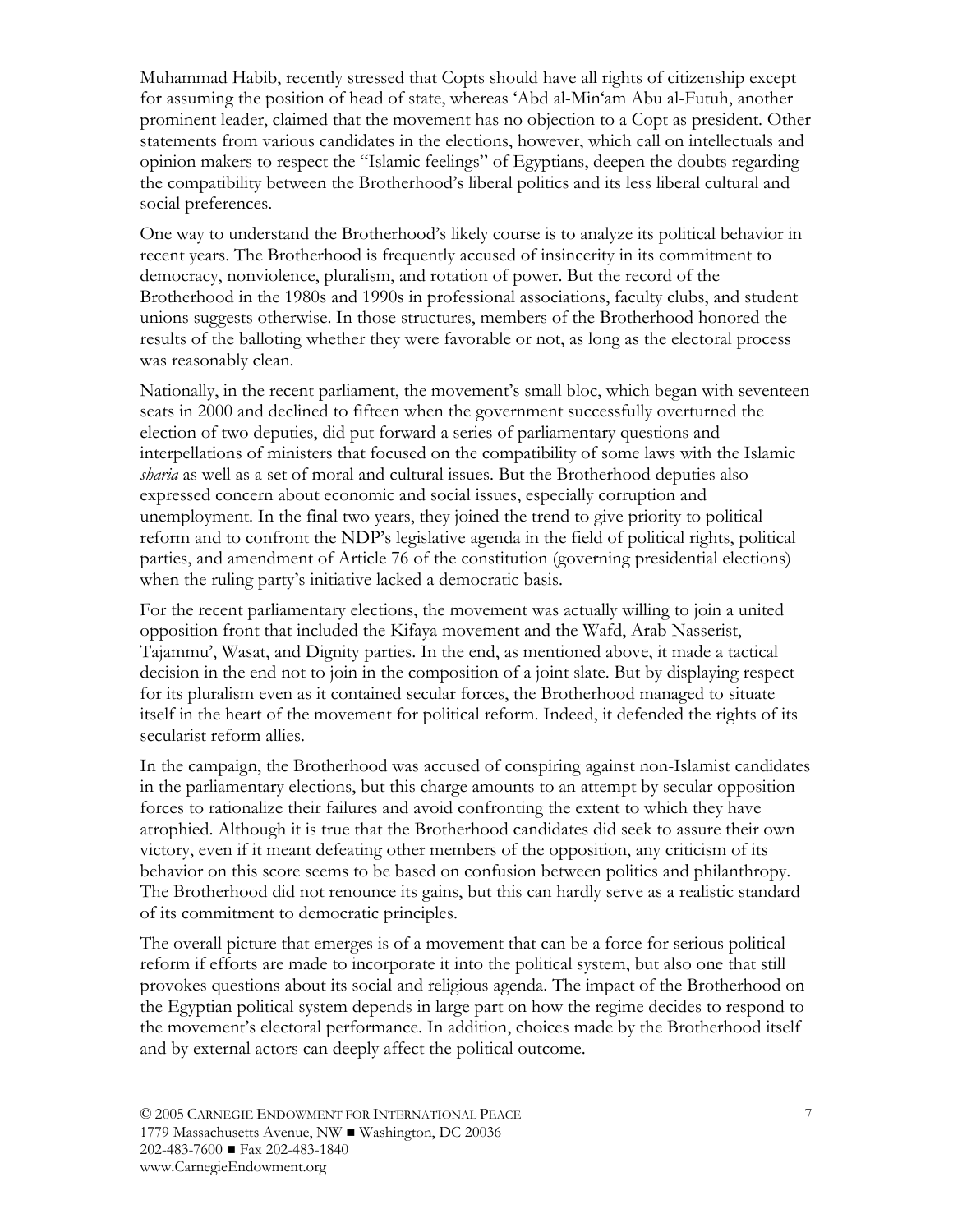## **Possible Government Responses**

The Mubarak regime faces three choices in dealing with the rise of the Muslim Brotherhood. First, it can try to suppress the movement. Should it choose this path, it would not necessarily emulate the extreme measures taken by the Algerian regime in the first half of the 1990s. In the Algerian case, the Islamic Salvation Front stood on the brink of a parliamentary majority, while Egypt's Brotherhood will only form a minority. But it would be possible for the regime to resort to escalating repressive measures rather than a sudden crackdown. A series of steps to harass the Brotherhood—such as those taken by the Egyptian regime throughout much of the 1990s—could be followed by dissolution of the parliament as a less dramatic—and perhaps less costly—path to repression. Selective arrests, harassment of activists, exclusion from official institutions, and closure of Islamist institutions could all be used to inhibit the Brotherhood's operational capacities. If executed skillfully this strategy might avoid international criticism and pressure, especially if the regime exploits the specter of an Islamic takeover. With the sharp polarization in Egyptian politics, such a path might attract the support of Copts and secularists who fear the Brotherhood more than they resent the regime. But the strategy would have real costs as well—not only in terms of repression but also in the likely return to political stalemate that characterized the 1990s.

The second possible scenario for the regime is to accept the new role of the Brotherhood in the political space and accommodate it similar to the Jordanian experience of the last decade in which Islamists were invited into the government and assigned ministerial posts. This scenario might have two beneficial effects for the regime: It could lead to a partial cooptation of the Brotherhood, and it might also force the Brotherhood to deliver practical improvements rather than serve only as an external critic of government performance. However, this path is far less likely in Egypt than it was in Jordan because of far greater regime mistrust of the Brotherhood. Indeed, portions of the ruling elite fear that the Brotherhood aims for total domination of politics, not merely sharing power.

The third scenario open to the regime is cautious accommodation of the Brotherhood by means of accepting the composition of the People's Assembly as it emerges out of the elections and searching for common ground with the Brotherhood, perhaps by accepting a measure of political reform in return for Brotherhood cooperation on issues related to presidential succession. After all, some of Mubarak's advisors and a few within the NDP see the moderation and pragmatism of the movement, especially their restrained tone in addressing leading officials, as attributes that might be encouraged if the movement becomes accommodated as a loyal opposition group with a significant but contained parliamentary role. This scenario offers the most promising possibilities for transcending the current polarization of the Egyptian political system by means of introducing genuine political reform.

## **Muslim Brotherhood's Choices**

The Brotherhood also has different options in this new political landscape. Should it choose to continue in its flexible and pragmatic approach, avoiding direct threats to the regime or deepening fears among the opposition or segments of the broader population, especially the Coptic and business communities, it would help foster a political environment capable of integrating it as a legitimate political actor. This option would require a continued use of moderate rhetoric toward the regime and a strategy of self-restraint such as the Brotherhood displayed when it ran candidates for only one-quarter of the seats in the parliament. Nor can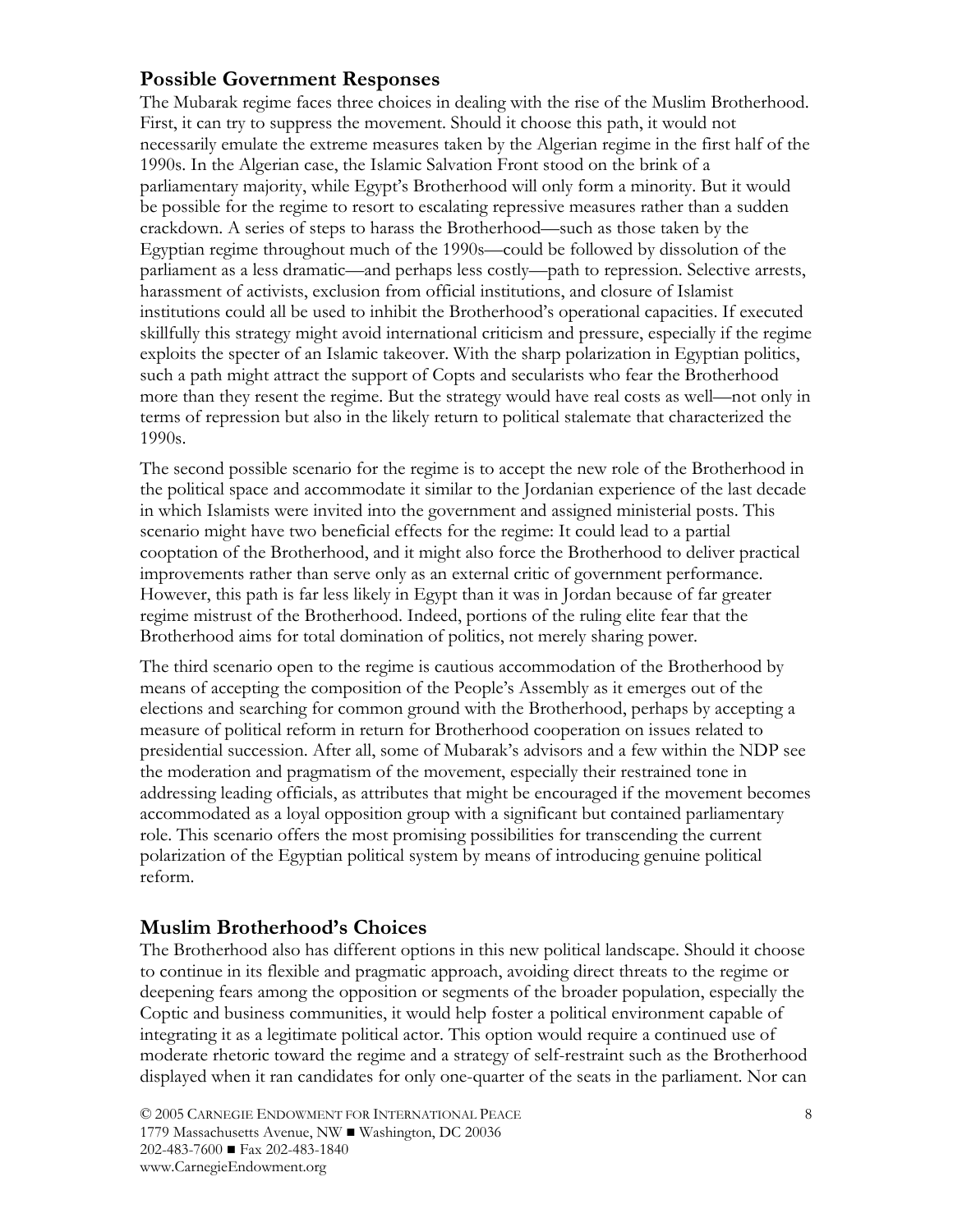the Brotherhood abandon its partial alliances with other opposition forces in support of political reform.

This option, if reciprocated by a regime engaging in cautious accommodation, might entail the eventual legalization of a political party for the Brotherhood in the context of rather broad understandings between the regime and the movement.

However, given the new weight of the Brotherhood as the dominant bloc within the opposition camp and the conviction of some of its leaders that they have successfully challenged the regime in the parliamentary elections, the movement might be tempted to press for immediate political gains, primarily legalization as a political party. If the Brotherhood pursues this path in a confrontational way—mobilizing its supporters and attempting to intimidate rather than negotiate with the regime—it would likely increase the current polarization of the political scene. One of the major implications of this scenario would be that other opposition actors, although extremely weakened, would move away from the Brotherhood and possibly to join regime voices in calling on the state authority to eliminate or control the movement, which in turn would make it easier for the regime to engage in a gentler version of the Algerian path.

## **Conclusion: A Constructive Outside Role?**

External actors cannot determine the shape of relations between the Brotherhood and the regime, but they can enter into the calculations of actors who are deliberating on the most appropriate path to follow. This is especially the case with the United States, which has a very close relationship with the Egyptian government. Indeed, the Muslim Brotherhood leadership has made clear that they regard the current political opening in Egypt as partially produced by U.S. pressure, even as they question the motives behind the shift in U.S. policy.

The United States can encourage the possibility of the cautious accommodation by continuing to stress the importance of the construction of a democratic process and by avoiding being drawn into discussions on limiting the actors who can win in such a process. The United States has legitimate fears regarding the rise of some Islamist movements in the region and some deep policy differences with the Brotherhood. But if it allows the regime to exploit those fears to cast the Muslim Brotherhood as a security threat rather than a legitimate political actor, it will be encouraging the adoption of a modified Algerian scenario.

Democratic transition will not occur by waiting for liberal democratic forces that precisely fit U.S. policy positions. Democracy is far more likely to emerge in Egypt and other parts of the Arab world from the daily tussles of a political process in which the current rulers and their opponents come to realize that they cannot vanquish each other. The strong showing of the Muslim Brotherhood in the parliamentary elections can thus contribute to democratization if it leads the Egyptian government to find ways to accommodate the movement's popularity and demands for political reform. The United States should encourage all efforts to this end.